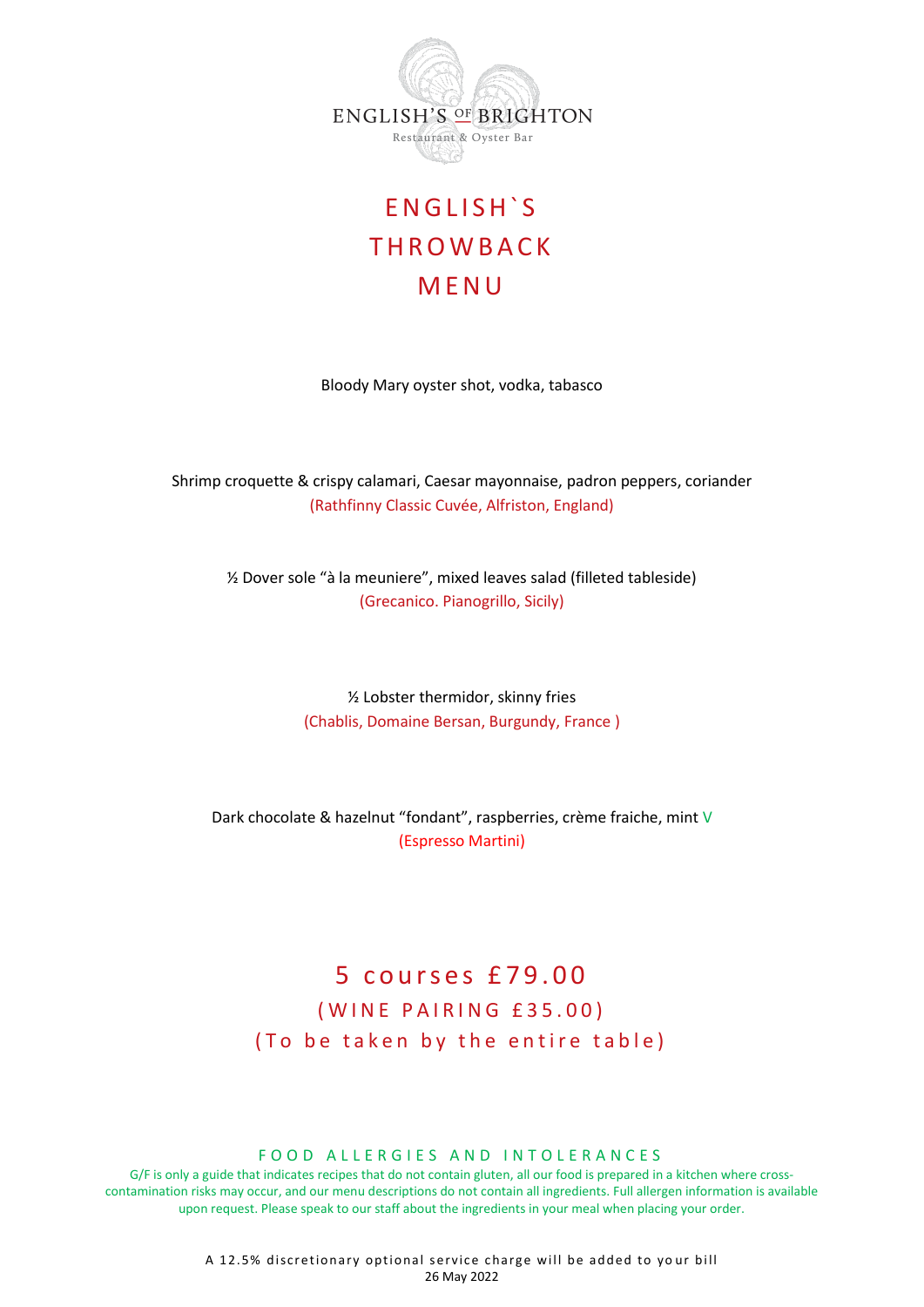## A P P E T I S E R S

| Assorted bread, butter & pâté (V & G/F available) | £5.50 | Olives, paprika, cumin, garlic & herbs $V \& G/F$ | £4.50  |
|---------------------------------------------------|-------|---------------------------------------------------|--------|
| Hickory smoked almonds, cayenne G/F               | £4.00 | Selection of our appetizers                       | £12.00 |

#### **O Y S T F R S**

"We celebrate oysters from all around the British Isles, dealing directly with the farmers, we ensure you receive the best oysters in the peak of condition"

#### Jonathan Speirs

ENGLISH'S GENERAL MANAGER

| Rock oysters G/F Please see our blackboard for today's selection                              | 1/6<br>£3.25 / £18.50 |
|-----------------------------------------------------------------------------------------------|-----------------------|
| Served on ice with, mignonette, tabasco sauces, lemon or ponzu, spring onion, wasabi sriracha |                       |
| SHOT                                                                                          |                       |
| Bloody Mary oyster shot, vodka, tabasco                                                       | £7.00                 |
| Navy Brighton gin oyster shot, cucumber, ginger, chili, mint, lime G/F                        | £7.00                 |
|                                                                                               |                       |
| COOKED                                                                                        |                       |

| Oysters Kilpatrick, bacon, Worcestershire sauce, butter, parsley, tabasco      | 3/6<br>£13.00 / £25.00 |
|--------------------------------------------------------------------------------|------------------------|
| Oysters Rockefeller, Pernod, onion, spinach, parmesan, butter, breadcrumbs G/F | £13.00 / £25.00        |
| Oysters, lightly & crisply battered, tartare sauce, lemon G/F                  | £13.00 / £25.00        |

All our oysters are depurated prior to delivery, however, there is always a degree of risk when eating uncooked seafood.

## **CAVIAR**

 $\underbrace{\mathbb{S}^{\mathbb{N}}_{\mathbb{Z}}}_{\text{Exmoor Caviar}}$ 

20g Exmoor Caviar, blinis, cucumber, crème fraiche £54.00

#### **STARTERS**

| Shrimp croquette & crispy calamari, Caesar mayonnaise, padron peppers, coriander                                 | £12.00 |
|------------------------------------------------------------------------------------------------------------------|--------|
| Smoked salmon, cucumber ketchup, shallot, capers powder, bagel, mustard & dill cream                             | £15.00 |
| Chicken liver parfait, truffle butter, beetroot chutney, rocket leaves, focaccia                                 | £12.00 |
| Baked roulade, grilled seasonal vegetables & aromatic ricotta, sauce vierge, roasted yeast, balsamic glaze V G/F | £12.00 |

#### THE FOLLOWING DISHES ARE AVAILABLE AS A STARTER OR MAIN COURSE:

| Mussels marinières, shallot, garlic, white wine, cream, thyme $G/F$      | £11.00 / £21.00 |
|--------------------------------------------------------------------------|-----------------|
| Tiger prawns, pan fried or poached & chilled, garlic butter, lemon G/F   | £13.00 / £25.00 |
| Seared King scallops, garlic butter, lemon G/F                           | £13.00 / £25.00 |
| Dressed brown crab, hen egg, mixed leaves, lemon mayonnaise G/F          | £15.00 / £29.00 |
| Lobster, thermidor or garlic butter or poached & chilled G/F             | Market price    |
| A 12.5% discretionary optional service charge will be added to your bill |                 |

26 May 2022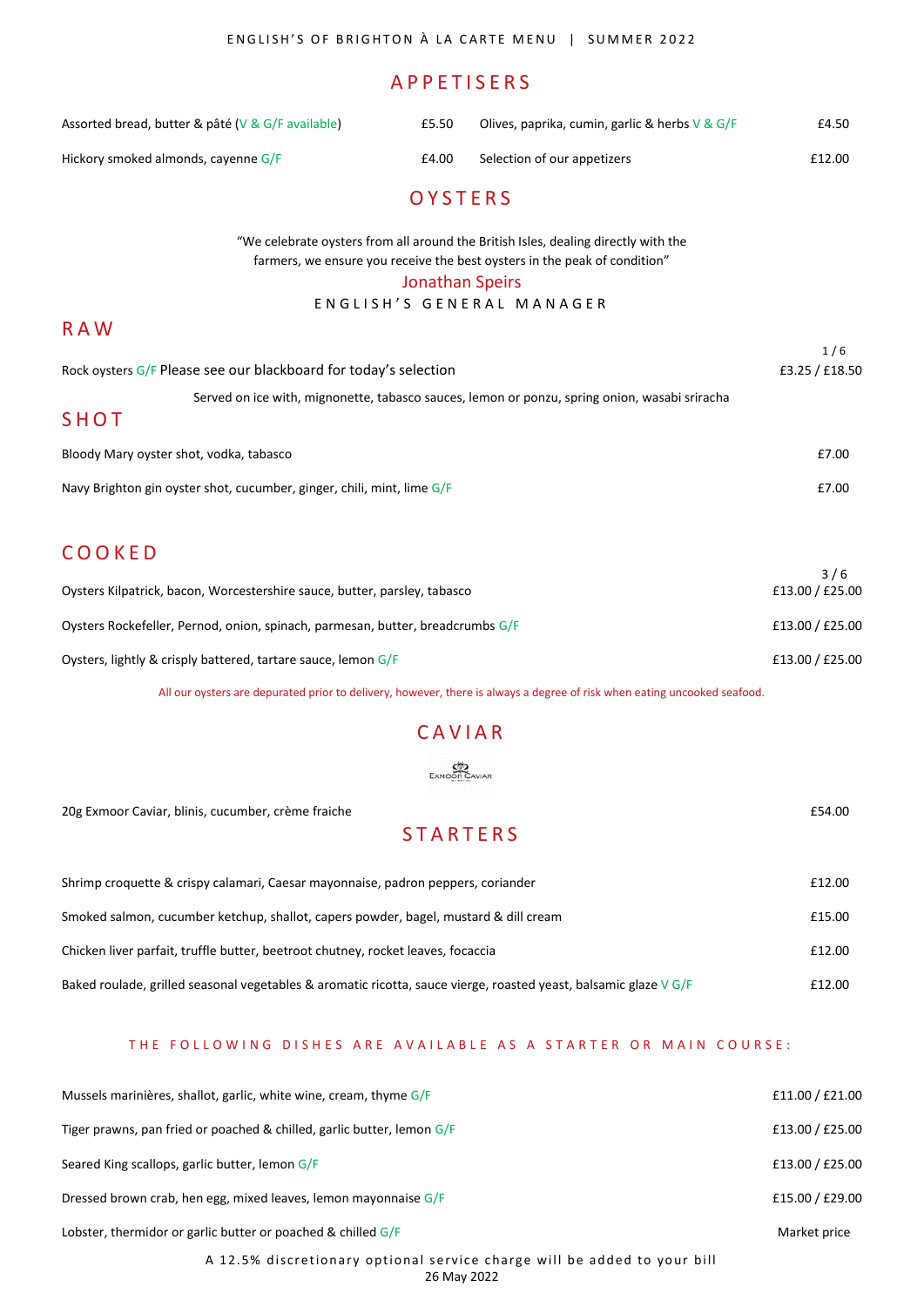### MAIN DISHES

| 700g Dover sole or 700g plaice, "à la meuniere" G/F or grilled, tartare sauce G/F                                                                                                                               | £42.00/£20.00   |
|-----------------------------------------------------------------------------------------------------------------------------------------------------------------------------------------------------------------|-----------------|
| Squid ink egg pasta, crab & lobster ragout, cherry tomato, crispy calamari, chilli, sweet basil oil                                                                                                             | £29.00          |
| Roasted Sea bass, whole or filleted, miso glazed carrot, broccoli puree, chorizo, porcini powder, scallop crackers G/F                                                                                          | £24.00          |
| Monkfish tranche, olives stuffed cuttlefish, ratatouille, lobster bisque, brandy cream, dried lemon, fennel frills                                                                                              | £24.00          |
| Sussex ale battered fish & chips, cod loin, mushy peas, tartare sauce $G/F^*$                                                                                                                                   | £18.50          |
| 250g Dry aged beef rump or 250g Tuna steak, Asian style salad, spicy wafu dressing G/F                                                                                                                          | £27.00          |
| Wild garlic & spinach risotto, ash goat cheese balls, summer truffle, toasted pine nuts, shiso $V$ G/F                                                                                                          | £24.00          |
| *A 50 pence voluntary, optional donation to the Fishermen's Mission will be added for each portion of fish & chips on your bill                                                                                 | <b>HERMEN'S</b> |
| <b>FOR SHARING</b>                                                                                                                                                                                              |                 |
| (Minimum two persons)                                                                                                                                                                                           |                 |
| Starter platter,                                                                                                                                                                                                | £15.00pp        |
| Smoked salmon, fried calamari, shrimp croquette, chicken liver parfait, mussels marinières                                                                                                                      |                 |
| Cold platter, G/F                                                                                                                                                                                               | £37.00pp        |
| Steamed & chilled dressed brown crab, tiger prawns, clams & mussels, raw rock oysters & tuna sashimi,<br>smoked salmon, mignonette, lemon mayonnaise, ponzu, wasabi, lemon                                      |                 |
| Hot platter, G/F                                                                                                                                                                                                | £37.00pp        |
| Seared scallops & tiger prawns, clams & mussels marinières, baked whole seabass & plaice, monkfish tranche,<br>tempura oysters, tartare sauce, garlic butter, lemon                                             |                 |
| Market fish of the day, G/F                                                                                                                                                                                     | Market price    |
| Locally caught fish. Seasoned and roasted with butter, lemon & oil. Served with a side of your choice,<br>garlic butter & tartare sauce. Filleted tableside for your enjoyment. Ask for today's choice of fish. |                 |

#### A D D TO YOUR MAIN DISHES

| $3 \times$ King scallops, seared $G/F$                 | £12.00                     |
|--------------------------------------------------------|----------------------------|
| 3 x Tiger prawns, pan fried or poached & chilled $G/F$ | £12.00                     |
| 20g of Exmoor Caviar, cucumber G/F                     | £48.00                     |
| Lobster, poached, hot or chilled G/F                   | Half £25.00 / Whole £49.00 |

SIDE DISHES

| Chunky chips or Skinny fries $G/F$                | £4.00 | Rocket salad, balsamic glaze, parmesan G/F         | £4.50 |
|---------------------------------------------------|-------|----------------------------------------------------|-------|
| Steamed new potato, butter, thyme, garlic V G/F   | £4.50 | Cherry tomato salad, shallot, tabasco, basil V G/F | £5.00 |
| Traditional mushy peas $V$ G/F                    | £4.50 | Fried padron peppers, smoked salt, coriander G/F   | £6.00 |
| Mixed leaf salad, cucumber, tomato, shallot V G/F | £4.50 | Spinach, wilted or creamed, nutmeg V G/F           | £6.00 |

Yuri Magni

#### ENGLISH'S HEAD CHEF

#### FOOD ALLERGIES AND INTOLERANCES

G/F is only a guide that indicates recipes that do not contain gluten, all our food is prepared in a kitchen where crosscontamination risks may occur, and our menu descriptions do not contain all ingredients. Full allergen information is available upon request. Please speak to our staff about the ingredients in your meal when placing your order.

> A 12.5% discretionary optional service charge will be added to your bill 26 May 2022